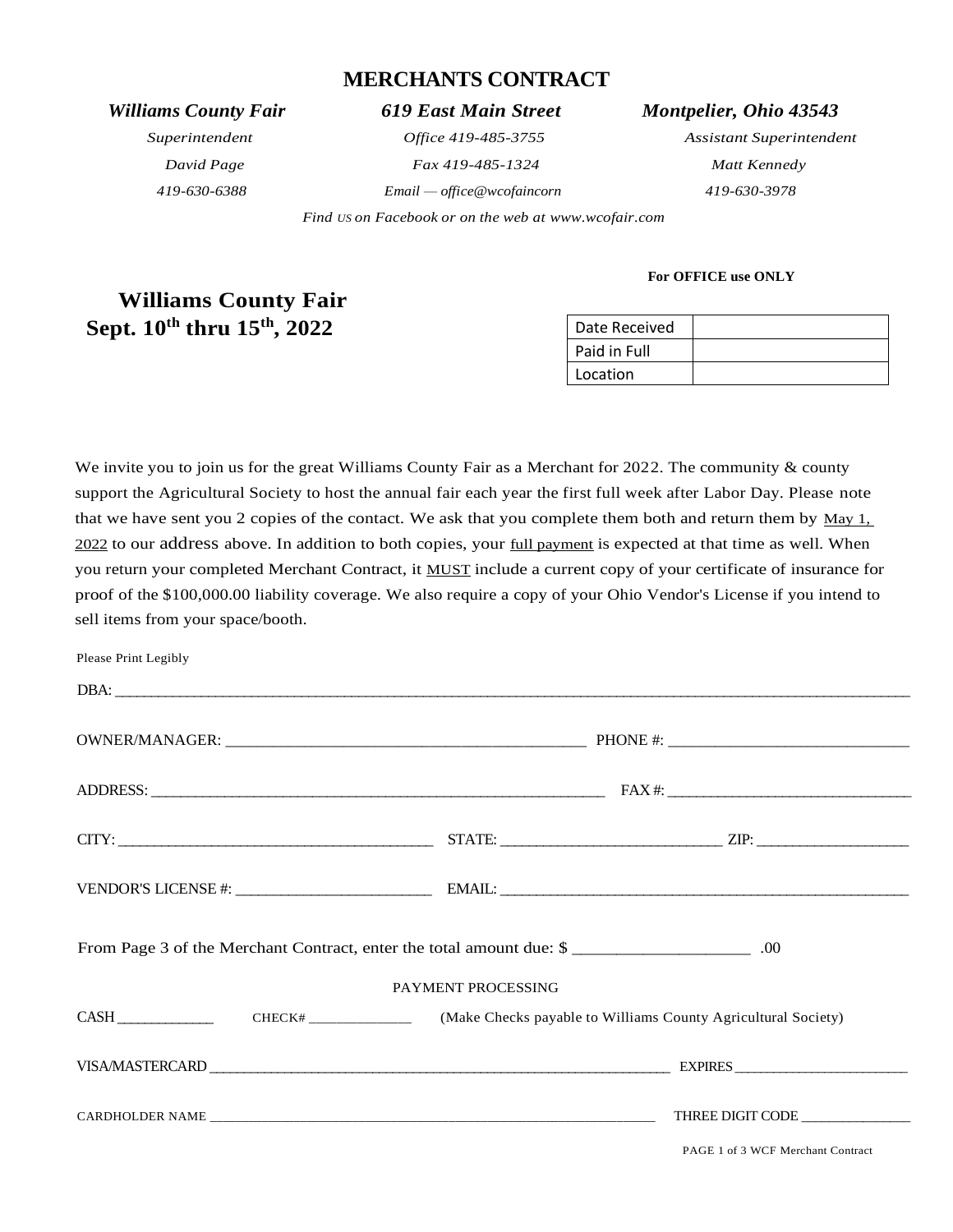#### Rules & Regulations

The Merchant agrees to abide by all rules and regulations of the Williams County Agricultural Society. There is a Code of Conduct that applies to all Directors, Volunteers, Exhibitors, Concessionaires, Merchants and Guests and it shall be expected to be followed.

#### Sale Items

All items advertised or sold items must be approved by the Merchant Committee. The Board prohibits the sale of knives, switchblades, swords, laser lights, colored hairspray, string-in-a-can, matches, and drug paraphernalia. No items that shoot a projectile. Nothing with offensive odors or profanity printed. Boxed collectable knives and or sharp cooking utensils are permitted if in a closed box and sold to those 18 years or older.

### Set-Up & Exit

All Merchants agree to be in place by Friday September 10th at Midnight before the fair starts. Additionally, Merchants acknowledge the fair ends Saturday September 18th and no displays trailers or booths may be removed prior to 11:00 p.m. on that date. Anyone who leaves prior will forfeit their contract deposit and potentially there space in future years. The only exceptions are those made directly with the Superintendent. All tents will be \*\*All merchant buildings and opened daily for guests at 11:00 a.m. and closed at 10:00 p.m.

#### Subletting & Transfer

This contract is non-transferrable. We prohibit the sub-leasing of any space at the fair.

#### Gates/Shuttles/Deliveries/Midway

Merchants and their employees must show their passes to enter our fair gates. If you do not have your pass you will be charge the daily admission rates. Shuttles are operating daily to transport you to the parking areas. NO motorized vehicles except that shuttles & Directors are allowed on the midway from 10:00 a.m. until 11:00 p.m. We provide ample parking for golf carts and utv's near the gates. ALL deliveries are to be made to gate 3 on River Street at the east side of the grounds. Parking at your booth or space must be cleared by the Superintendent

#### Insurance & Indemnification

You are responsible for your own insurance. The Williams County Agricultural Society, its members, agents and volunteers are not responsible losses or damages caused by theft, fire, water, wind, storm or other acts of a third party for any cause. In mutual agreement, by signed this contract you agree to hold harmless and or waive any liability on the part of the Williams County Agricultural Society, its insurance, its Directors, its Officers, its employees and volunteers.

Signed: \_\_\_\_\_\_\_\_\_\_\_\_\_\_\_\_\_\_\_\_\_\_\_\_\_\_\_\_\_\_\_\_\_\_\_\_\_\_\_\_\_\_\_\_\_\_\_\_\_ Date: \_\_\_\_\_\_\_\_\_\_\_\_\_\_\_\_\_\_\_\_\_\_\_\_\_\_\_\_\_\_\_

Violations of this contract give the right to the Superintendent or his/her designee to exclude any Merchant or their employee from the fair. If a situation warrants, the President may ask the Sheriff to remove and ban a Merchant or employee. In that event there is no refund and any monies paid at that point and any monies paid will be forfeited to the Williams County Agricultural Society.